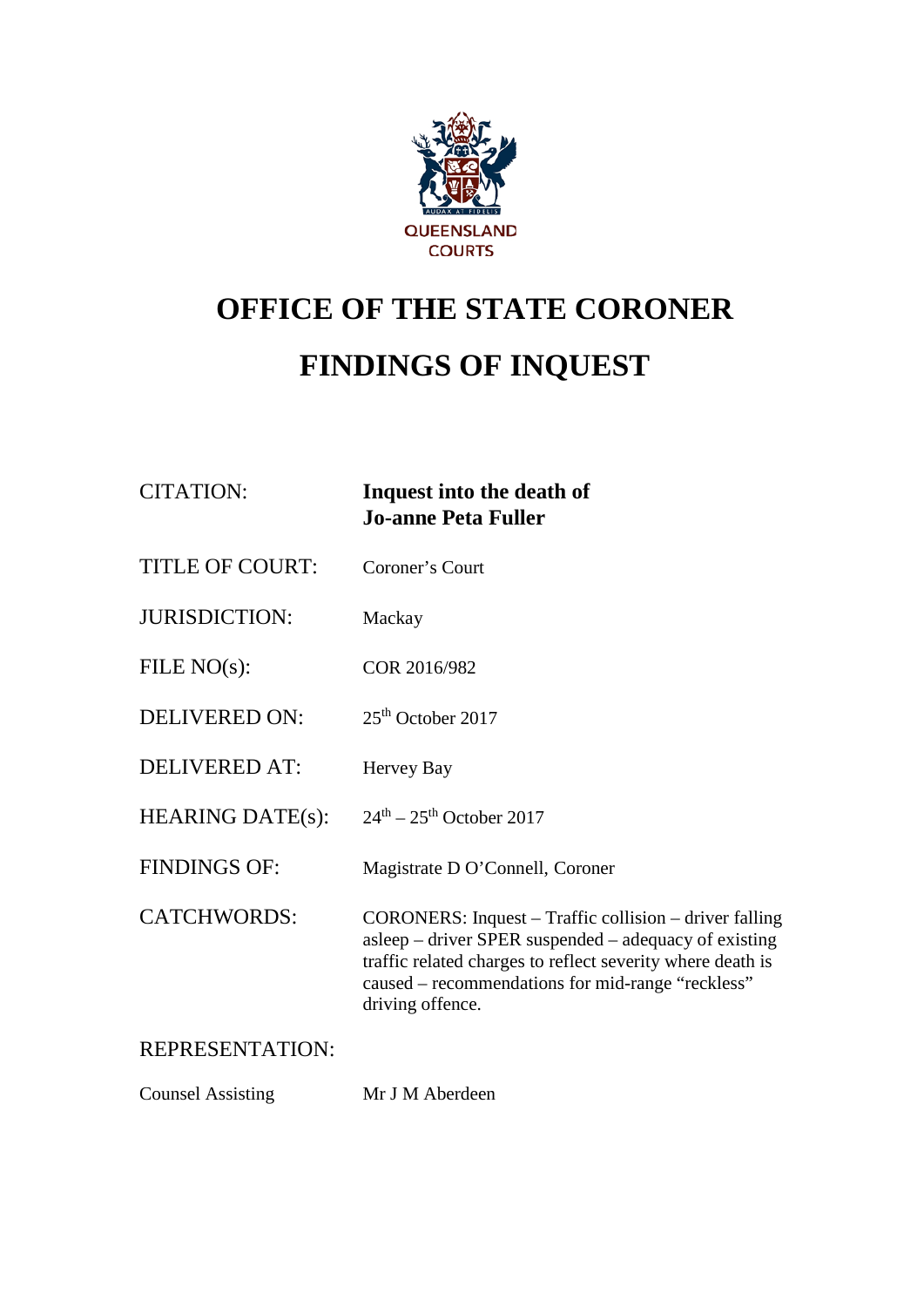# **Findings**

## **Jo-Anne Peta Fuller**

- [1]. On 6 March 2016 Jo-Anne Peta Fuller was involved in a fatal traffic accident. She was the driver of a vehicle which was struck head-on by a second vehicle which had crossed over the centreline of a busy main road. Why the accident occurred on a very innocuous section of road was unable to be established by the police, and there were concerns raised about the adequacy of Queensland's driving laws in the circumstances of what transpired in this case.
- [2]. This inquest examines the circumstances of the traffic accident to try and establish why it occurred, and whether the applicable driving laws in Queensland are appropriate in such circumstances.

# **Tasks to be performed**

- [3]. My primary task under the Coroners Act 2003 is to make findings as to who the deceased person is, how, when, where, and what, caused them to die<sup>[1](#page-1-0)</sup>. In Mrs Fuller's case there is no real contest as to who, when, where, or what caused her to die, the real issue is directed to the 'how' she came to die.
- [4]. Accordingly the List of Issues for this Inquest are:-
	- 1. The information required by section 45(2) of the *Coroners Act 2003*, namely, when, where, and how Mrs Fuller died, and what caused her death?
	- 2. Whether either, or both, of the motor vehicles involved in the collision which led to Mrs Fuller's death travelled out of the appropriate traffic lane immediately prior to the collision?
	- 3. What caused either, or both, of the said motor vehicles (as the case may be) to travel out of the appropriate traffic lane immediately prior to the collision?
	- 4. Whether any feature of the roadway, or any attendant signage or other traffic control feature, on Hervey Bay – Maryborough Road, Susan River, should be reviewed in the interest of preventing similar future collisions? and
	- 5. Given the deterrent effect of properly instituted prosecutions to the prevention of similar future road incidents, whether any changes should be considered to the law governing the offences which may be committed by careless drivers, or by disqualified or suspended drivers, which result in death or grievous bodily harm to any person?

<span id="page-1-0"></span><sup>&</sup>lt;sup>1</sup> Coroners Act 2003 s.  $45(2)(a) - (e)$  inclusive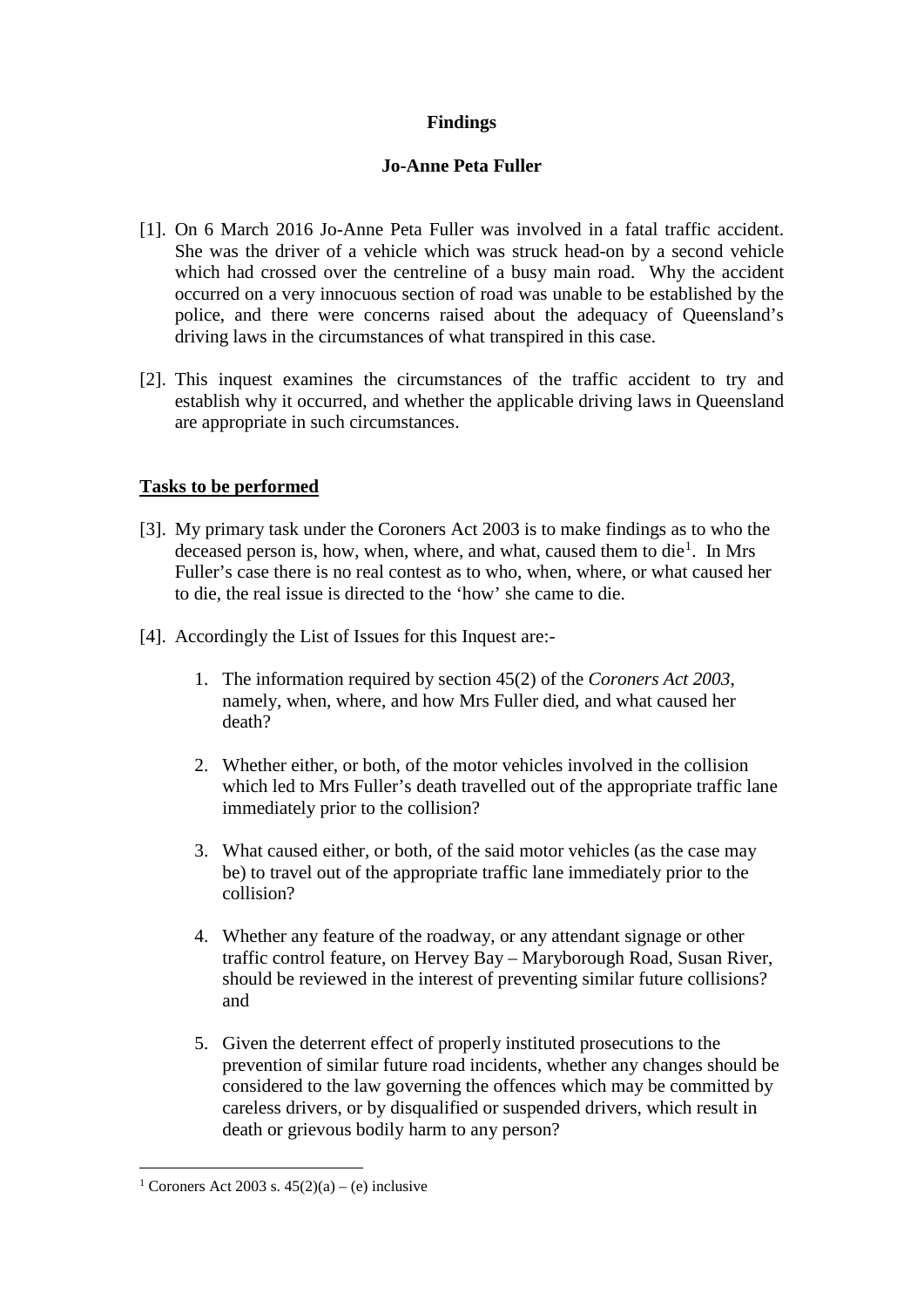- [5]. The second task in any inquest is for the coroner to make comments on anything connected with the death investigated at an inquest that relate to public health or safety, the administration of justice, or ways to prevent deaths from happening in similar circumstances in the future<sup>[2](#page-2-0)</sup>.
- [6]. The third task is that if I reasonably suspect a person has committed an offence<sup>[3](#page-2-1)</sup>, committed official misconduct<sup>[4](#page-2-2)</sup>, or contravened a person's professional or trade, standard or obligation<sup>[5](#page-2-3)</sup>, then I may refer that information to the appropriate disciplinary body for them to take any action they deem appropriate.
- [7]. In these findings I address these three tasks in their usual order, s.45 Findings, s.46 Coroners Comments, and then s.48 Reporting Offences or Misconduct. I have used headings, for convenience only, for each of these in my findings.

#### **Factual Background & Evidence**

- [8]. The incident occurred at approximately 3:40 PM on Sunday 6 March 2016. It was a two vehicle fatal traffic crash which occurred on Hervey Bay – Maryborough Road, between Sunnyside Drive and Stockman Way, near Susan River. It was described by police as usually a busy main road with medium to high traffic flow, although this incident occurred on a Sunday afternoon so the traffic volume was lighter. The road is a sealed asphalt surfaced road with one lane of traffic in each direction which at the location of the incident was separated by double white continuous centrelines. The road has a default speed limit of 100 km/h and the incident occurred on a slight bend.
- [9]. That day Mrs Fuller had been attending a Legacy Bowls Day at Hervey Bay. She arrived there at about 9:30 AM, leaving about 3:20 PM. She was driving with a passenger in her car (a white, 2000 model, Hyundai Elantra). The passenger, her sister-in-law, described that they were travelling towards Maryborough with no traffic, in their lane of traffic, in front of them. Their vehicle was travelling at approximately 95 km/h when she observed another motor vehicle (a blue, 2013 model, Mazda 3), later found to be driven by Mr McFarlane, suddenly come across the centreline and into their lane of traffic. Mrs Jo-Anne Fuller, as the driver, attempted to take evasive action by braking heavily and steering to her left but a very significant impact occurred. Mrs Fuller died at the scene never regaining consciousness after impact. She was observed to be wearing a seatbelt. Mrs Fuller was considered a good, responsible, and cautious driver. Her traffic history<sup>[6](#page-2-4)</sup> for the period from 2012 showed no traffic infringements at all. The circumstances of the matter certainly confirms her to be a responsible, cautious driver and citizen. She was simply a member of the community who that day was travelling a relatively short distance home from a Sunday bowls club charity event supporting war widows and their families.

<span id="page-2-0"></span> $^{2}$  ibid s.46(1)

<span id="page-2-1"></span><sup>3</sup> Ibid s.48(2)

<span id="page-2-2"></span> $4$  Ibid s.48(3)

<span id="page-2-3"></span><sup>5</sup> Ibid s.48(4)

<span id="page-2-4"></span><sup>6</sup> Exhibit D.4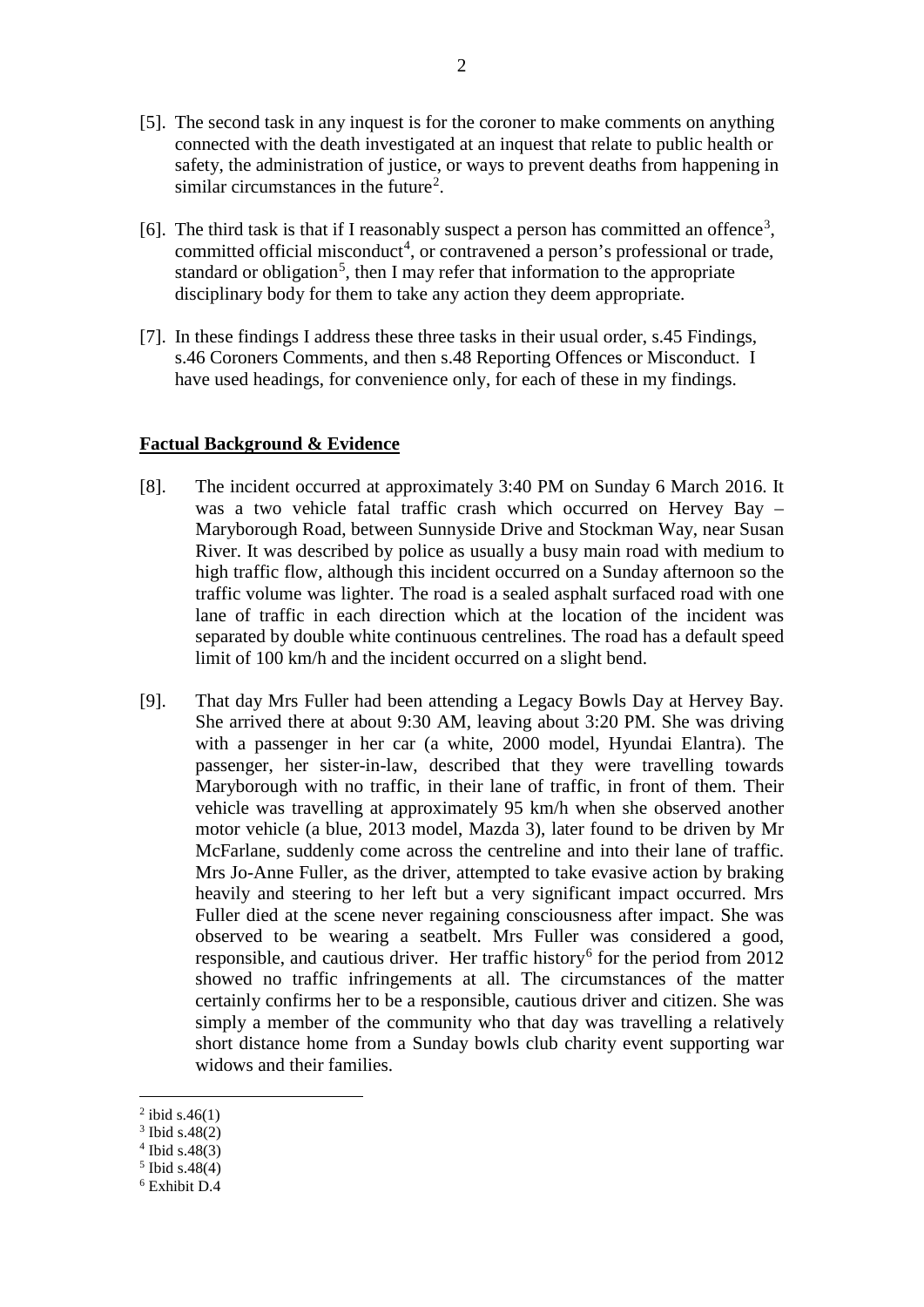[10]. The driver of the second vehicle<sup>[7](#page-3-0)</sup> was Mr McFarlane. His vehicle was observed by a motorist travelling behind him to be driving at the appropriate speed limit, before his vehicle was seen to begin to 'drift' onto the wrong side of the road. There was also a suggestion by another motorist that Mr McFarlane may have been attempting an overtaking manoeuvre when the incident occurred. This is a critical issue to resolve.

#### Investigations into the incident:

- [11]. There was no suggestion that either vehicle involved was speeding, nor engaging in any irresponsible driving behaviour (sometimes called 'hooning'). There was not found any mechanical defect in either vehicle to explain the incident. An examination of the road surface found it to be in good condition, and the weather at the time was fine, and the road surface was dry. The incident occurred in daylight hours and there was no suggestion that the angle of the sun was a factor. There was no suggestion that any native animal, nor wandering livestock, was a factor in the incident.
- [12]. The scene examination by the Queensland Police Service Forensic Crash Unit found that Mrs Fuller's car had taken evasive action by braking heavily for approximately 27 metres prior to the point of impact. There was not found at the scene any braking action<sup>[8](#page-3-1)</sup> taken by Mr McFarlane although a later Crash Data Recording from his airbag control module found braking just prior to impact, but no significant throttle input in the five seconds prior to impact. You would certainly expect throttle input if undertaking an overtaking manoeuvre.
- [13]. Very significantly, in my view, was that the driver of the vehicle following Mr McFarlane had sufficient time prior to the crash occurring to activate their vehicles' horn to try to get Mr McFarlane to 'pay attention' when they saw him first drift. That driver also gave evidence that they saw no use of his indicator being activated to suggest he was overtaking.
- [14]. Of the suggestion that perhaps Mr McFarlane<sup>[9](#page-3-2)</sup> was in the process of overtaking when the incident occurred I consider, after hearing and considering the evidence, that the best evidence came from the vehicle following Mr McFarlane who described Mr McFarlane's vehicle as drifting across the centreline and that he did not use his turn indicator. The action of overtaking usually observed is an action which is quite deliberate, sometimes associated with the vehicle speeding up to undertake the overtaking manoeuvre. None of those things occurred here. One would expect if a person was overtaking, and suddenly recognised a vehicle coming towards them, would take evasive action such as corrective steering. This was not observed

<span id="page-3-0"></span> $<sup>7</sup>$  Nothing is to be inferred by my numbering the vehicles 'one' and 'two', they are merely numbered</sup> that way based on their sequence, or order, of being mentioned in these Inquest Findings.

<span id="page-3-1"></span><sup>8</sup> It is possible that at high speed in a vehicle with ABS enabled braking no tyre braking friction marks on the road surface would be evident

<span id="page-3-2"></span><sup>9</sup> Mr McFarlane was unable in evidence to recall the specific moments of the collision or his specific actions likely due to the severity of the crash and so observations of other drivers and the investigations by the QPS were crucial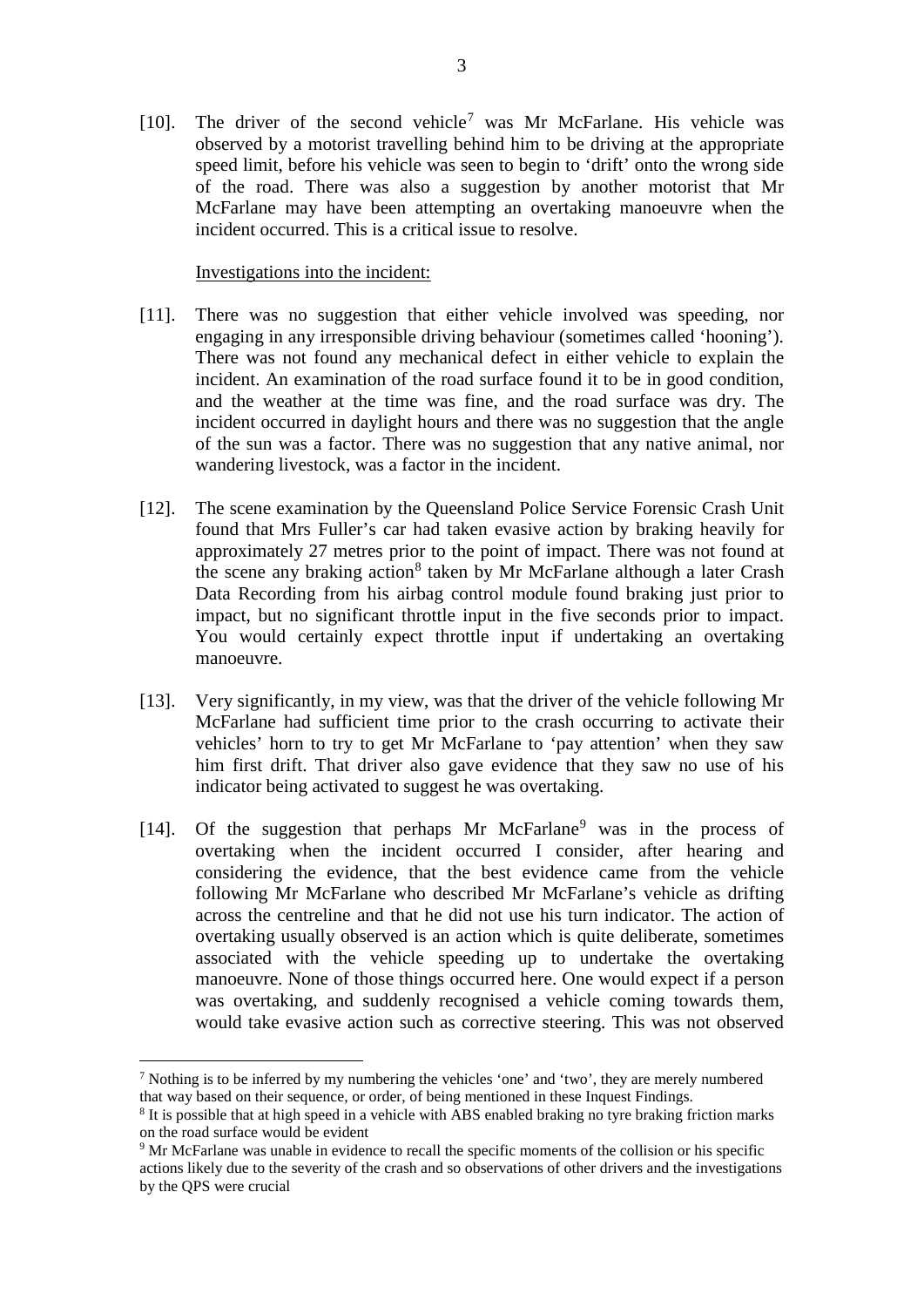by other motorists which is highly suggestive that the driver was not performing an overtaking manoeuvre. Instead Mr McFarlane's vehicle was observed to drift across the centreline into the path of Mrs Fuller's car. The 'drift' nature of his vehicle crossing the centreline was also confirmed by the vehicle in front of him.

- [15]. It is also of note that the place of impact did not occur in the centre of the lane of traffic of Mrs Fuller, but rather was towards<sup>[10](#page-4-0)</sup> the fog line of her lane of traffic. This confirms that she had taken corrective action, steering well to her left. There was simply no corrective steering action taken by Mr McFarlane.
- [16]. Further investigation established that Mr McFarlane was approximately 20 years of age at the time of the accident and worked as a manager or crew trainer at a fast food restaurant. There was certainly no suggestion that he suffered a medical incident which led to the crash. The toxicology screen of Mr McFarlane following the accident indicated he was not affected by alcohol, illicit drugs, or prescription medications $11$ .
- [17]. An autopsy found that Mrs Fuller died due to multiple injuries, due to, or as a consequence of, a motor vehicle collision in which she was the driver<sup>[12](#page-4-2)</sup>. There was not found any underlying medical condition which had caused or contributed to the accident occurring. A toxicology screen detected no blood alcohol, no illicit drugs, and just one prescription medication, merely in a therapeutic amount<sup>[13](#page-4-3)</sup>. Accordingly there was no suggestion that she was in any way affected by alcohol, illicit drugs, nor medications.
- [18]. In view of her taking corrective steering action, and braking heavily for some distance prior to the point of impact<sup>14</sup>, it indicates she was alert and attentive to the task of driving at the time the accident occurred. No blame whatsoever can be attributed to Mrs Fuller for the accident, nor can blame be attributed to her for the emergency actions she took steering well left in an attempt to avoid an impact.
- [19]. A review of Mr McFarlane's activities that weekend indicates that he was very social and had slept the night before<sup>[15](#page-4-5)</sup> for less than what is objectively viewed as that required to be adequately rested. His activities on the evening before the incident were that he had travelled to Brisbane on Saturday afternoon after work and socialised, including visiting nightclubs and a casino, consuming his last alcoholic drink at around 2 AM. He stayed overnight at a backpacker hostel before getting to sleep at around 4 AM. He woke at about 10 AM on the

<span id="page-4-0"></span> $10$  in saying this I am referring to the fact that vehicle was not travelling in its usual position in the centre of the lane, rather it had moved well left such that its' passenger side wheels were at, or over, the fogline, and the impact between the two vehicles is what is termed an 'offset collision' where the vehicles corresponding driver's side front ends collided <u>.</u>

<span id="page-4-1"></span><sup>&</sup>lt;sup>11</sup> See exhibit B.13 where only morphine was detected in a blood sample taken about 90 minutes after the incident. Paramedics had administered morphine to him at the scene for his crash injuries. <sup>12</sup> Exhibit A.4

<span id="page-4-3"></span><span id="page-4-2"></span><sup>&</sup>lt;sup>13</sup> Exhibit A.5

<span id="page-4-4"></span><sup>&</sup>lt;sup>14</sup> There were heavy braking marks from her tyres for 27 metres prior to the point of impact, see exhibit B.1

<span id="page-4-5"></span><sup>&</sup>lt;sup>15</sup> I use the term loosely as he didn't go to sleep until 4am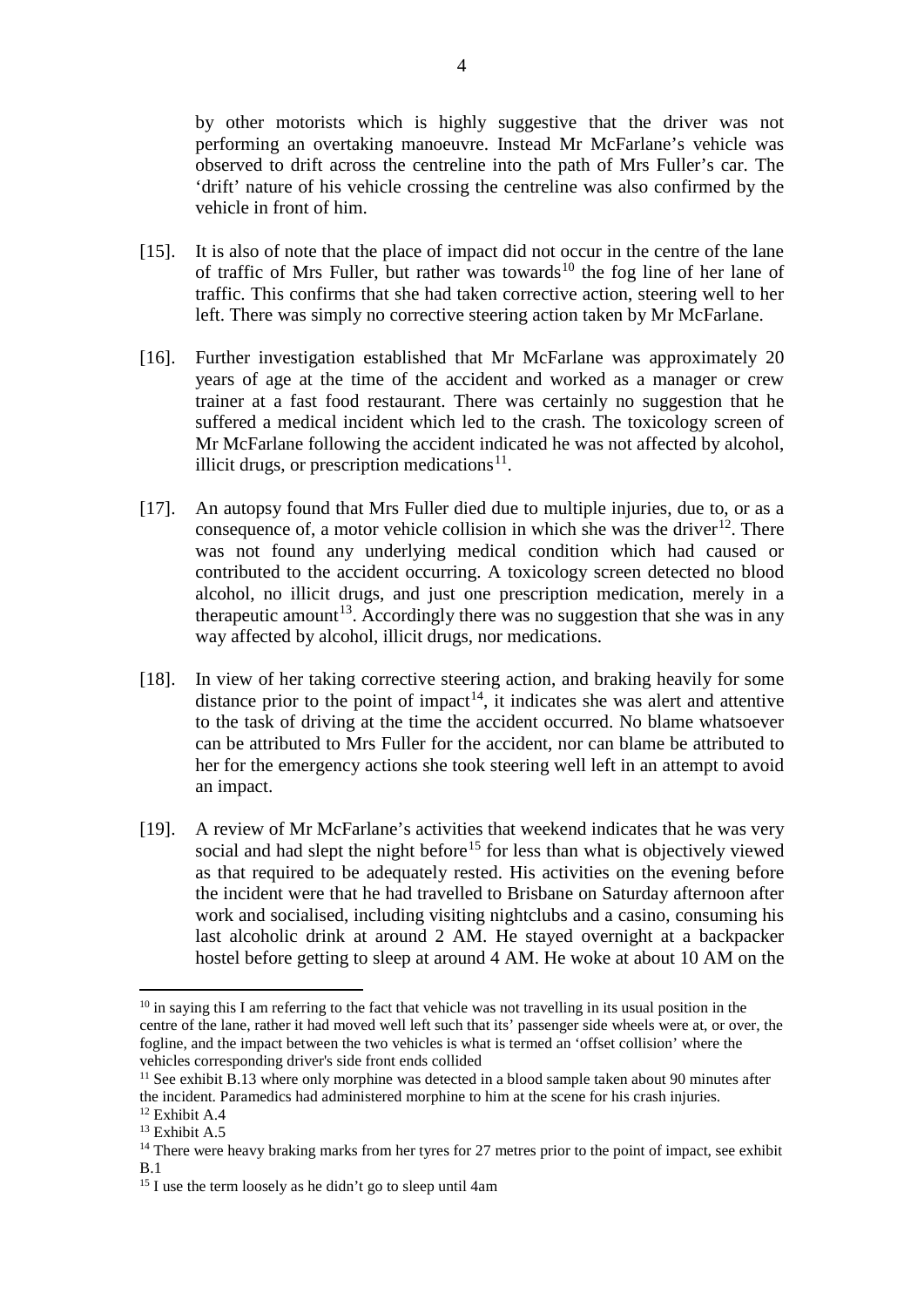Sunday, the date the incident occurred. He then travelled to a suburb in Brisbane, Chermside, where he had something to eat, and also slept again for about 10 or 20 minutes, not long. When he woke up he wished he had slept longer. He left Brisbane between midday and 1 PM, stopping to refuel at Caboolture on the way. He was driving alone.

- [20]. In the lead up to the accident occurring, just after Maryborough, he said he felt tired. He described it in an interview with police as 'feeling a bit dozy', 'feeling a little bit tired', and 'feeling a bit hazy' [16](#page-5-0). He did not pull over, rather kept driving. It is very evident that the signs of fatigue had set in, yet he continued to drive. He ticked four of the five indicators for fatigued driving as published by the Qld Transport Department<sup>17</sup>. It is evident that he had not had a regular night's sleep, rather he socialised and remained awake until 4 AM, and only slept for about 6 hours. Clearly he was still tired after he woke because in the next two hour period he slept for another 10-20 minutes. Taking this short nap is hardly the actions of a person who is well rested. It is evident to me that he started his journey from Brisbane already tired. He displayed many of the significant fatigue warning signs identified by the Department of Main Roads and Transport in their publications<sup>18</sup>.
- [21]. There is also the issue of why Mr McFarlane was driving when his licence had been suspended. A summary of the contact with the State Penalties Enforcement Registry (SPER) indicates that Mr McFarlane was sent correspondence on seven occasions, all to the same residential address. No letter was returned unclaimed<sup>[19](#page-5-3)</sup>. I note that the residential address that SPER used for the letters is precisely the same address used by the police when Mr McFarlane was formally charged in relation to the accident. He is not a person who was moving address at any relevant time. Within the period that the correspondence was being sent there was also a telephone call where Mr McFarlane contacted SPER. Accordingly there cannot be any sensible suggestion that he was unaware of his debt with SPER, or that he did not receive the correspondence. The letters make clear that his license was also suspended. Records showed that he only commenced part-payment of his SPER debt very shortly after the incident.
- [22]. Clearly his license was suspended at the time the accident occurred. I find it is not credible that Mr McFarlane could realistically believe that he could validly drive at the time the incident occurred. Accordingly he was driving whilst suspended at the time the accident occurred and had been for many months. Clearly he was not a responsible person by continuing to drive whilst his license was suspended. I envisage that Mrs Fuller's next of kin must harbour thoughts that the accident would have never have occurred if Mr McFarlane had abided by the law and not driven on that day. No doubt many consider that a person who drives whilst their license is suspended warrants a higher penalty than a person who holds a valid driver's license at the time that an incident such as this one occurs.

<span id="page-5-0"></span><sup>&</sup>lt;sup>16</sup> Exhibit C.3.1

<span id="page-5-1"></span><sup>&</sup>lt;sup>17</sup> Exhibit D.5 at the section marked 'The Facts' <sup>18</sup> Exhibit D.5

<span id="page-5-3"></span><span id="page-5-2"></span><sup>19</sup> Exhibit D.1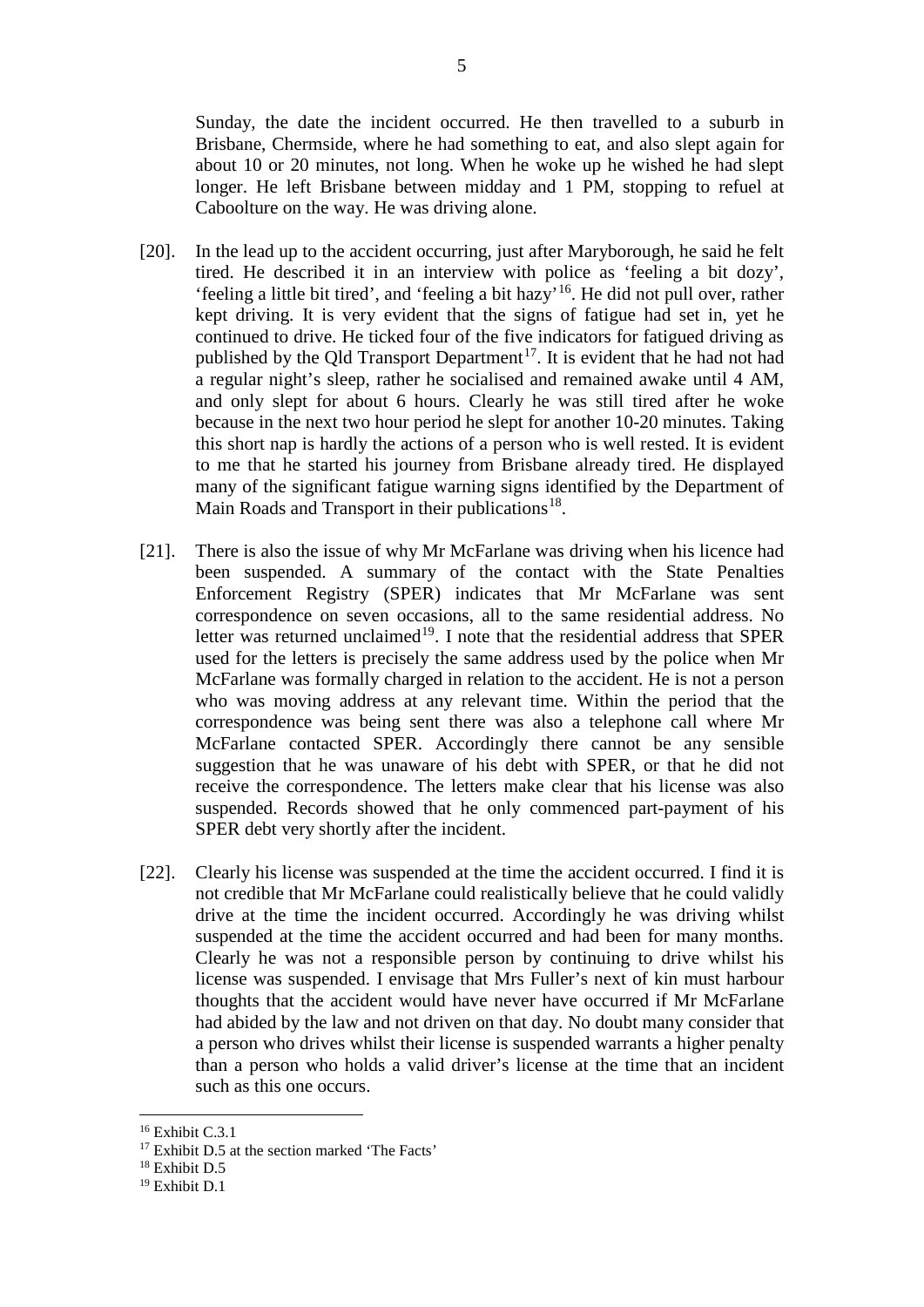[23]. Accordingly on the evidence it is clear, and I find, that Mr McFarlane was the person responsible for the accident and Mrs Fuller's death when he drove whilst fatigued, simply tired, and that he suffered a 'micro-sleep' leading to his car drifting over the centreline whilst he negotiated a slight bend in the road.

## **List of Inquest Issues Answers**

## **Coroners Act s. 45(2): 'Findings'**

- [24]. Dealing with the list of issues for this inquest the answers are as follows:-
- [25]. **Issue 1.** My primary task is the information required by section 45(2) of the *Coroners Act 2003*, namely:
	- a. Who the deceased person is  $-$  Jo-Anne Peta Fuller<sup>20</sup>,
	- b. How the person died Mrs Fuller died due to fatal injuries received when whilst driving her vehicle, a second vehicle left their lane of traffic crossing double centrelines and collided with her vehicle. The reason for the second vehicle leaving its' lane was that the driver, Mr McFarlane, likely had a 'micro-sleep' due to fatigue,
	- c. When the person died 6 March 2016<sup>21</sup>,
	- d. Where the person died Hervey Bay Maryborough Road, near the intersecting road Stockmans Way [22,](#page-6-2) Susan River and
	- e. What caused the person to die Multiple injuries, due to a motor vehicle  $collision<sup>23</sup>$  $collision<sup>23</sup>$  $collision<sup>23</sup>$
- [26]. **Issue 2**. Whether either, or both, of the motor vehicles involved in the collision which led to Mrs Fuller's death travelled out of the appropriate traffic lane immediately prior to the collision?
- [27]. It is clear that only Mr McFarlane's vehicle travelled out of its' lane just before the collision occurred.
- [28]. **Issue 3.** What caused either, or both, of the said motor vehicles (as the case may be) to travel out of the appropriate traffic lane immediately prior to the collision?
- [29]. Only Mr McFarlane's vehicle travelled out of its' lane, and this was caused by his having a micro-sleep due to fatigue.
- [30]. **Issue 4.** Whether any feature of the roadway, or any attendant signage or other traffic control feature, on Hervey Bay – Maryborough Road, Susan

<span id="page-6-0"></span><sup>20</sup> See exhibit A1 QPS Form 1

<span id="page-6-1"></span><sup>21</sup> See exhibit A2 Life Extinct Form

<span id="page-6-2"></span><sup>22</sup> See exhibit A2 Life Extinct Form

<span id="page-6-3"></span><sup>23</sup> See exhibit A3, Form 3 Autopsy Certificate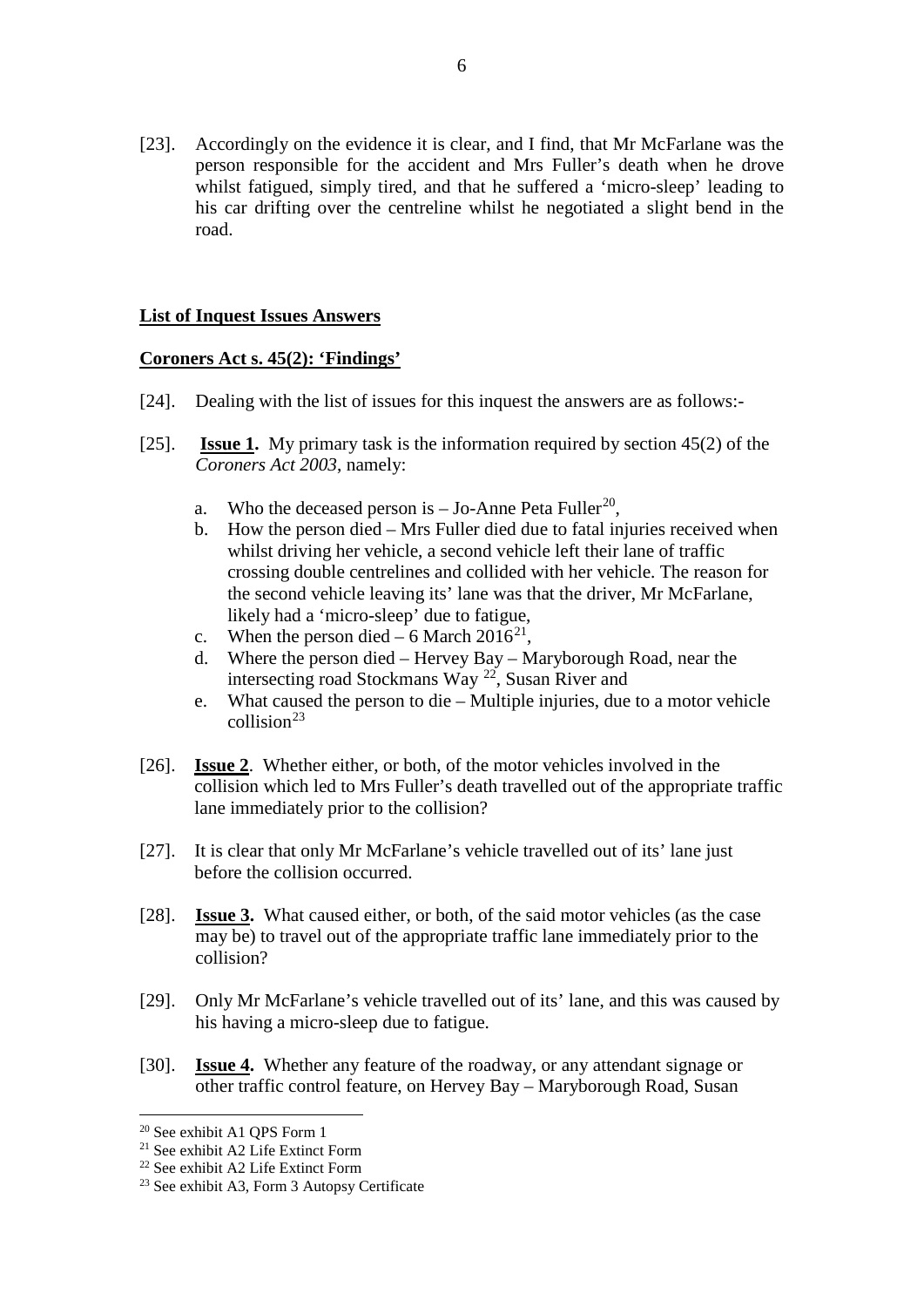River, should be reviewed in the interest of preventing similar future collisions?

- [31]. There was no feature of the road that contributed to the incident, and no review is necessary as even fatigue warning signs would be ineffective in any meaningful way as nearly every fatigue related trip (originating in Brisbane or Gladstone/Rockhampton districts) have a destination which is only 15-20 minutes away as Hervey Bay is effectively the only significant destination, and is the origin of a journey in the reverse direction of travel in that direction.
- [32]. **Issue 5.** Given the deterrent effect of properly instituted prosecutions to the prevention of similar future road incidents, whether any changes should be considered to the law governing the offences which may be committed by careless drivers, or by disqualified or suspended drivers, which result in death or grievous bodily harm to any person?
- [33]. In this regard see my Coroner Comments (Recommendations) below.

## **Coroners Act s. 46: 'Coroners Comments' (Recommendations)**

- [34]. This inquest touches upon the very same recommendation issues as the inquest conducted in relation to the death of Audrey Ann Dow where findings were delivered by me on 6 March 2015. At that time I envisaged six months was adequate for the government to consider and implement change. In February 2016, nearly one year later, the government declined a separate mid-range offence but still had the circumstance of aggravation for unlicensed or disqualified drivers under review. In the more than two and one-half years since the Dow Recommendations no laws have changed as the recommendations were still "*under consideration*"[24](#page-7-0) until very recently, just eight days before the inquest, when an announcement for limited changes on penalties was made through a Media Release issued on 15 October 2017[25](#page-7-1).
- [35]. Whilst it is pleasing to see that the government has announced an increase in certain penalties<sup>[26](#page-7-2)</sup> it remains that that is only part of the whole issue. Despite the government's response in February 2016 there also needs to be revisited the legislative 'gap' where Queensland is without a mid-range driving offence usually termed 'reckless driving'. I appreciate that the government's position was to reject any change in the law but any such new offence would have been very applicable on the facts of Mrs Fuller's death<sup>27</sup>. The remaining or existing

<span id="page-7-0"></span><sup>&</sup>lt;sup>24</sup> See exhibit D.3.1 Letter dated 20 June 2017 from the Minister for Main Roads, Road Safety and Ports and Minister for Energy, Biofuels and Water Supply, where it advises changes are proposed but still at the '*government is currently considering*' stage. By Media Release dated 15 October 2017 this has crystallised into a decision to change the law in some respects.

<span id="page-7-1"></span><sup>&</sup>lt;sup>25</sup> A surprising flurry of activity just days before the inquest took place, but an announcement is not legislated change.

<span id="page-7-2"></span> $26$  Whether just a doubling of penalties is adequate is also a live issue, as I touch on later

<span id="page-7-3"></span> $27$  Which occurred nearly one year after my Findings were delivered in DOW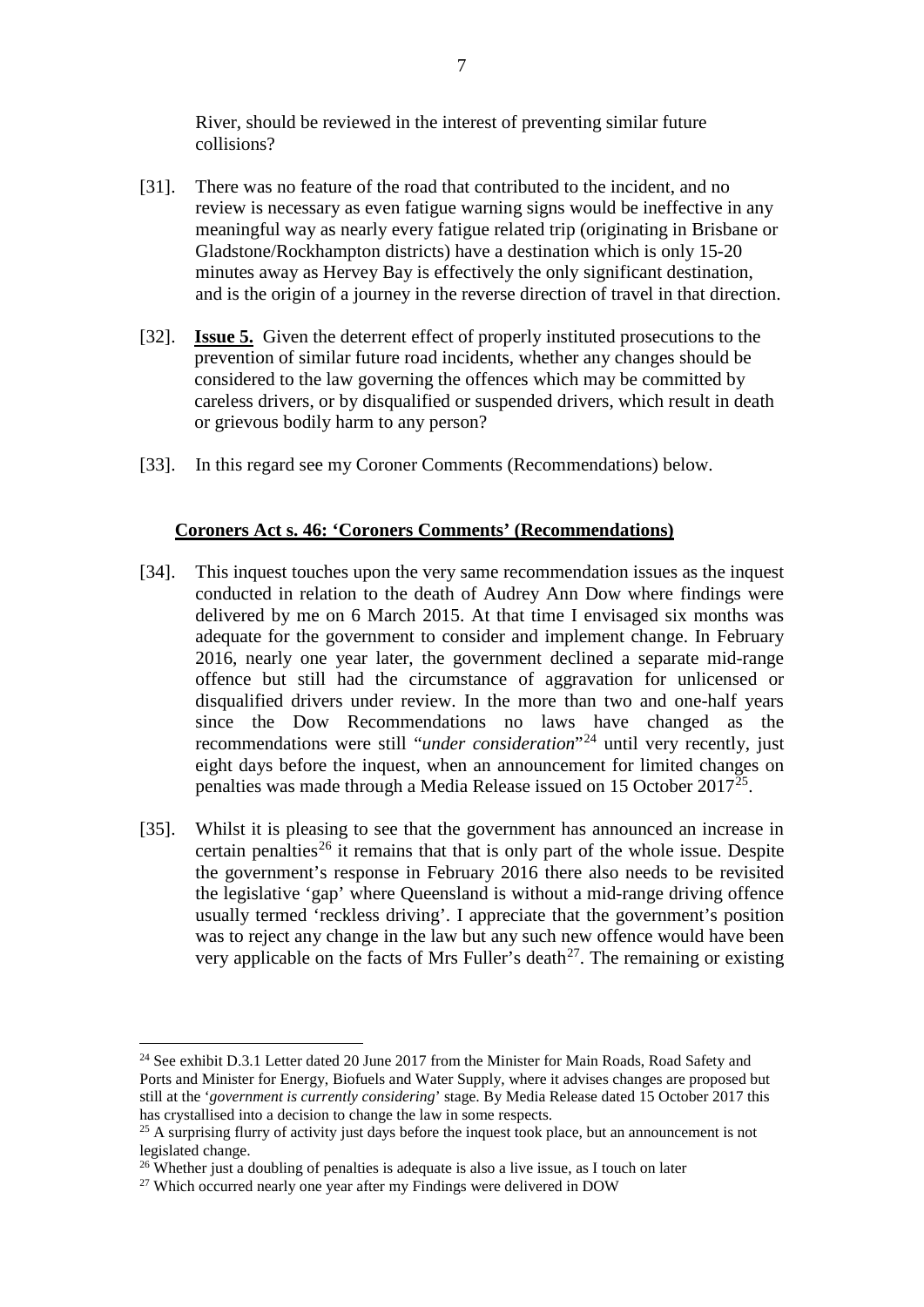possible offences<sup>[28](#page-8-0)</sup> were certainly not provable to the necessary standard. Mr McFarlane in his police interview readily admitted feeling tired<sup>[29](#page-8-1)</sup> prior to the crash most likely as he only went to bed at 4am that day. In court he was fined \$800. Mrs Fuller lost her life. Most would consider such a penalty, \$800, even if doubled, as totally inadequate and unjust for the loss of a life, but it is the inadequacy of the options for prosecutors under the present laws with which to charge an offending driver that is the real issue. The QPS investigating officer made this very clear in his evidence, and I agree. Accordingly it remains that I have the same issue with the inadequacy of available laws. No doubt many consider that the current laws are at odds with community expectations as it is an issue continuously, and repeatedly, voiced to me by families affected by such deaths.

- [36]. Whether just an increase through a doubling of monetary penalties is adequate for disqualified drivers<sup>[30](#page-8-2)</sup> or license suspended drivers causing death, is an interesting issue. Indeed the four times disqualified driver responsible for the death in the Audrey Dow inquest provided evidence<sup>[31](#page-8-3)</sup> to this inquest that even he was in support of a new mid-range driving offence and he supported much greater penalties for causing death in road accidents. That driver has signed a petition supporting change. Some may find it remarkable that even he believes that he should have received a term of imprisonment for causing a death whilst he was a disqualified driver rather than just receive a fine. He stated in his evidence that when he walked out of court the day he was sentenced, and not imprisoned, his thoughts were that "*he got away with it*" (his own words)<sup>[32](#page-8-4)</sup>, and thought he would "*have been better off spending some time in prison*' [33](#page-8-5).
- [37]. Accordingly I will again make similar recommendations to change<sup>[34](#page-8-6)</sup> the law that I made at the inquest of Dow. It requires a number of aspects of the driving laws to be changed. No doubt watching closely will be the families of the other numerous coronial cases I currently have which raise the very same legislative issues as this inquest.
- [38]. I certainly appreciate and acknowledge that there are competing demands on government but, and I do so with the greatest of respect, after more than two and one-half years of families patiently waiting for changes to become law there is clearly an issue of inaction that needs to be resolved if the issue is to be addressed. As the issues have already been with the government for

<span id="page-8-0"></span><sup>&</sup>lt;sup>28</sup> For instance manslaughter or dangerous operation of a vehicle is simply not provable at all on the facts nor supported by the applicable case law. Manslaughter is a very seldom used charge for a motor vehicle related death.

<span id="page-8-1"></span><sup>&</sup>lt;sup>29</sup> Exhibit C.3.1 where he uses the terms 'feeling a bit dozy', 'felt a bit tired, yep', 'started feeling a bit hazy', and he had socialised until 4am, sleeping until 10am.

<span id="page-8-2"></span><sup>&</sup>lt;sup>30</sup> These are drivers who have had their licence 'revoked' by a court

<span id="page-8-3"></span><sup>&</sup>lt;sup>31</sup> See exhibit B.14 where Mr Kite expresses that because he did not go to gaol he thought he had 'got away with it', and had not been punished. This is his thoughts and quite a remarkable mindset on whether he appreciated he received any penalty as he simply 'walked out of court' after sentencing. Even Mr Kite states "I believe I would have been better off spending some time in prison'.

<span id="page-8-4"></span> $32$  And as I said in the Audrey Dow Inquest Findings I am in no way critical that a fine was imposed, it is simply that it remains (despite community expectations of a higher penalty) the appropriate sentence under the current laws.

<span id="page-8-5"></span> $33$  ibid

<span id="page-8-6"></span><sup>&</sup>lt;sup>34</sup> By change I mean legislation passed by parliament, not merely a Media Release of a commitment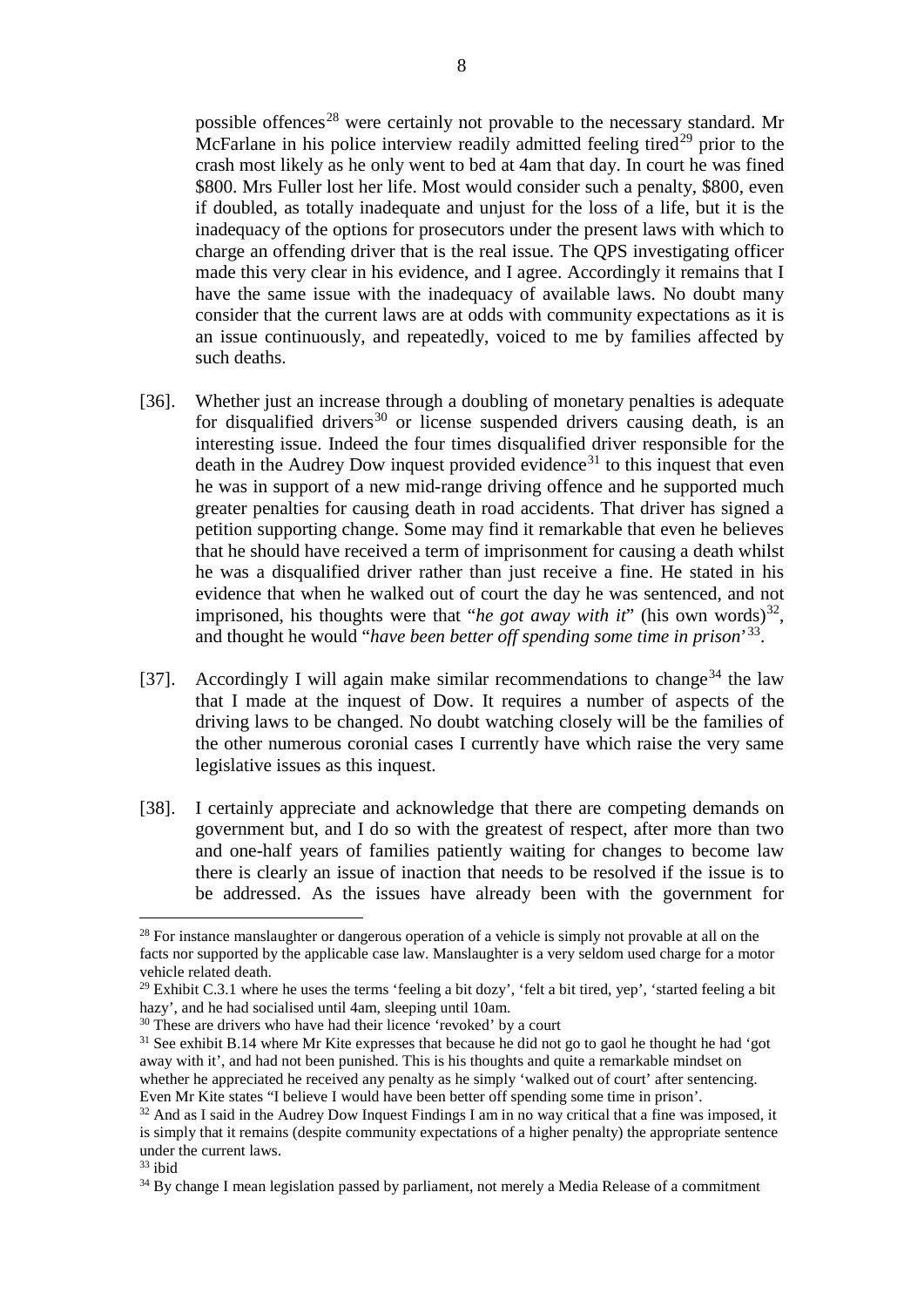significant time, at least now there is announced (thankfully in my view) some initial changes, I consider that only one month is necessary to turn the announced changes on penalties into law. The issue of a new reckless driving offence I recommend also be addressed with the new offence included in the Criminal Code as this will permit its use as an alternate charge in appropriate cases. Two months is adequate for further consideration due to the time that the issue has already been with the government. Further delay only adds to the distress felt by the next of kin.

- [39]. Accordingly I remake the following recommendations:-
	- 1. That the present driving laws (s.83 TORUM, "Due Care and Attention") be amended to have a specific circumstance of aggravation:
		- a. For driving without due care and attention where the offending driver causes grievous bodily harm or death<sup>[35](#page-9-0)</sup>; and a further circumstance of aggravation, if:
			- i. the offending driver was then unlicensed; or
			- ii. the offending driver was suspended or disqualified,

at the time the alleged offence occurred, and that the government's announced<sup>[36](#page-9-1)</sup> amendments be passed into law within 1 month.

- 2. That the issue of a new mid-range driving offence<sup>[37](#page-9-2)</sup> be referred to the Attorney General to consider changing the law to introduce a new mid-range driving offence of Reckless Driving between the existing Criminal Code s.328A Dangerous Driving offence, and the TORUM s.83 Driving without Due Care and Attention offence, and for that review to within two months determine whether it is appropriate:-
	- (a) to include a circumstance(s) of aggravation for offending drivers:-
		- (i) who cause death or grievous bodily harm, and
		- (ii) where they were driving whilst unlicensed or their license was suspended, or
		- (iii)where they were driving whilst their license was disqualified; and
	- (b) that the recommended new mid-range offence be legislated in the Criminal Code.
- [40.] The Queensland Police Service already heavily promotes the '*Fatal Five'* issues for safer driving. One of the issues identified includes fatigue. That

-

<span id="page-9-0"></span><sup>&</sup>lt;sup>35</sup> For TORUM s. 83 as it presently stands it is not a circumstance of aggravation, quite unlike Criminal Code s. 328A 'Dangerous Driving' where it may be applicable

<span id="page-9-1"></span><sup>36</sup> Media Release dated 15 October 2017

<span id="page-9-2"></span><sup>&</sup>lt;sup>37</sup> Whether that is to cover careless, inconsiderate, negligent or reckless, being the various terms (and standards) other States, Territories, and England have adopted. 'Reckless' is a term easily understood by the community, and it is far better than negligent driving.